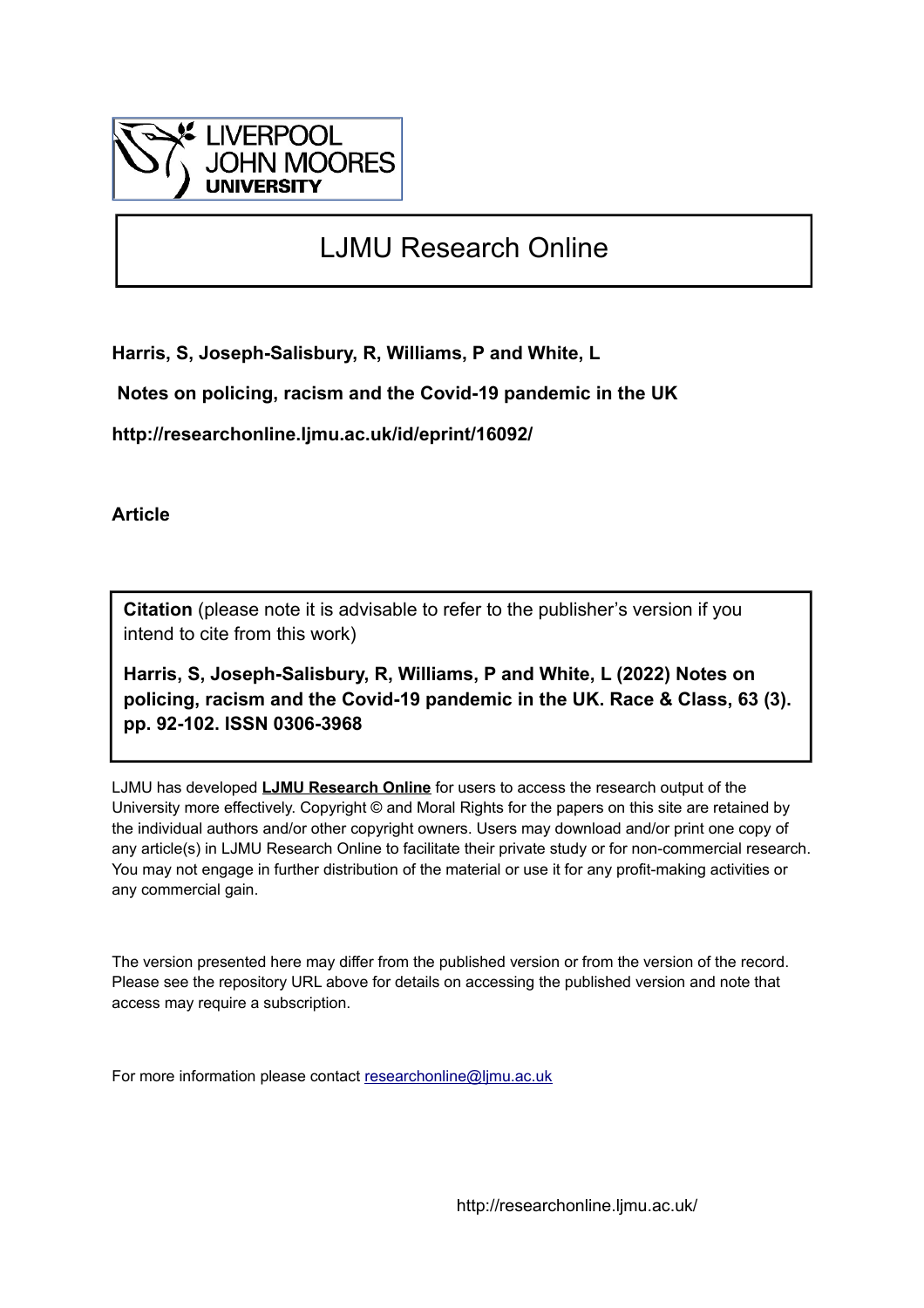# **Commentary**



SAGE Los Angeles, London, New Delhi, Singapore, Washington DC, Melbourne

# **Notes on policing, racism and the Covid-19 pandemic in the UK**

SCARLET HARRIS, REMI JOSEPH-SALISBURY, PATRICK WILLIAMS and LISA WHITE

*Abstract*: This commentary excerpts from the research report 'A threat to public safety: policing, racism and the Covid-19 pandemic', carried out by the Centre on the Dynamics of Ethnicity (CoDE) and published by the Institute of Race Relations in September 2021. One of the only pieces of research based on the experiences of the policed and their testimonies, the report suggests that policing during the Covid-19 pandemic undermines public health measures whilst disproportionately targeting Black and Minority Ethnic communities in the UK. The authors raise concerns about the policing of the pandemic and show that racially minoritised communities have been most harshly affected – being more likely to be stopped by the police, threatened or subject to police violence and falsely accused of rule-breaking and wrong-doing. The report argues that lockdown conditions, new police powers, and histories of institutionally racist policing have combined to pose a threat to already over-policed communities and the most marginalised and vulnerable sections of society.

*Keywords*: Covid-19, pandemic, policing racially minoritised communities, public safety

*Scarlet Harris* is a Postdoctoral Fellow in Sociology, University of Manchester, *Remi Joseph-Salisbury* is Presidential Fellow in Ethnicity and Inequality, University of Manchester, *Patrick Williams* is Senior Lecturer in the Department of Sociology, Manchester Metropolitan University, *Lisa White* is Senior Lecturer in Criminology at Liverpool John Moores University

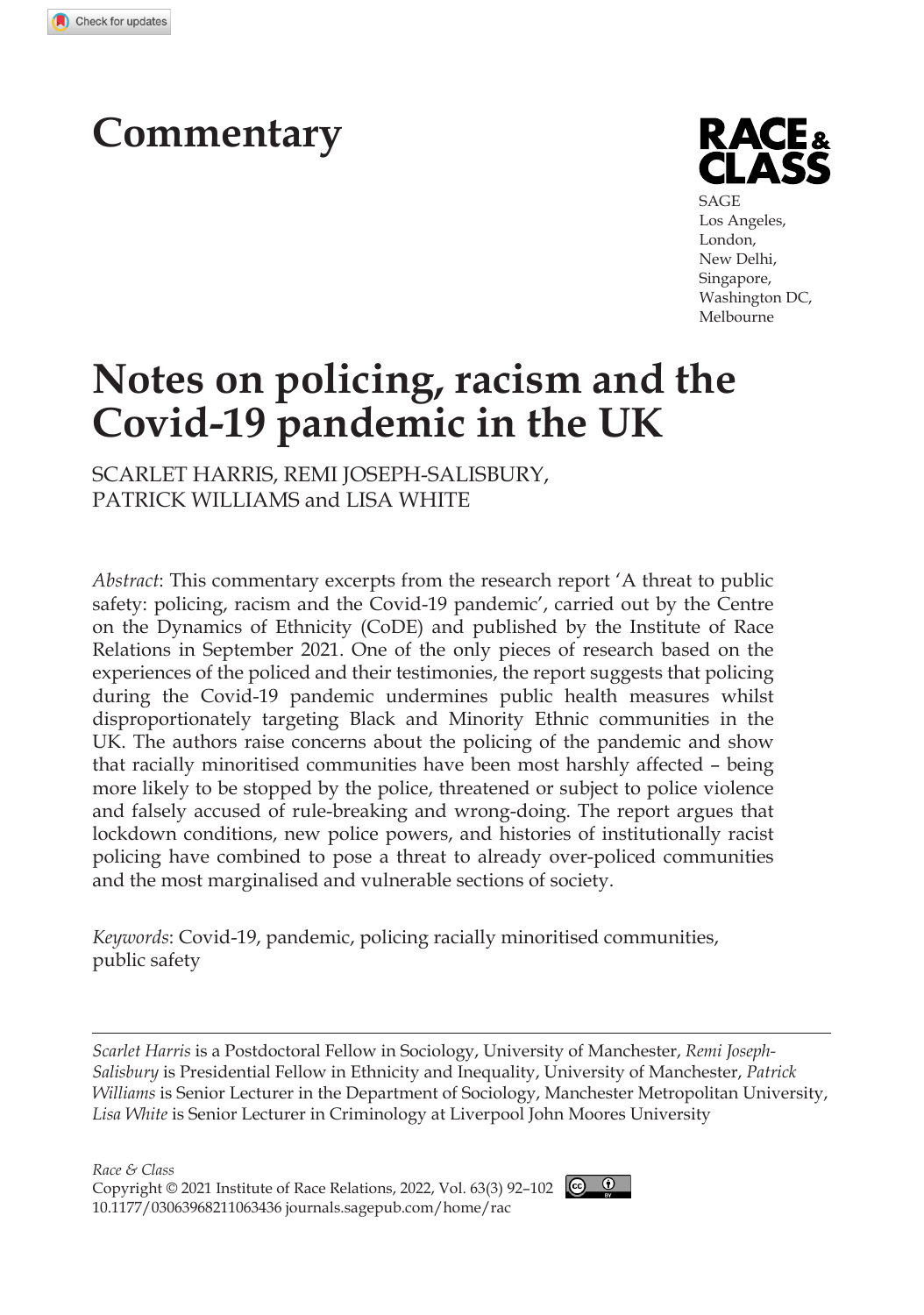The coronavirus pandemic has had a devastating impact, illustrated most acutely by a death toll which, at the time of writing, stands at over 4 million globally, including the death of over 130,000 people across the UK. The UK government was initially slow to recognise the profound dangers of the pandemic, but after Prime Minister Boris Johnson's 16 March 2020 plea to the public to stay at home, emergency legislation was rushed through parliament giving police extraordinary powers to enforce unprecedented restrictions on social gatherings and fine those who break the rules. On 25 March, the 350-page Coronavirus Act 2020 received royal assent, bringing the biggest restrictions on civil liberties in a generation into law on 26 March 2020.

This article, based on a research study, $1$  is particularly interested in experiences of policing during the pandemic from the perspective of racially minoritised people and communities − in other words, those who have historically borne the brunt of over-policing and those who are most impacted by lockdown restrictions. From the outset, and in a context where police-controlled narratives are widespread, the study foregrounds the stories of *the policed* to bring to light the subjective experience of police encounters through in-depth qualitative research conversations. Foregrounding the voices of the policed facilitates a necessary counter to official police knowledge and its construction of reality. The study explores the experiences of racially minoritised people who encountered the police during the coronavirus pandemic, highlights the factors that initiate encounters between the police and racially minoritised people and communities in this context, and explores how and to what extent the pandemic shapes such encounters. Twenty-two people told their stories of police encounters with research conversations digitally captured (audio-recorded through the video conferencing software Zoom) between December 2020 and April 2021.

#### **'Lockdown', policing and race and class inequalities**

Discussions with participants underscored the significance of longstanding problems that did not begin with, but have been intensified by, the context of the Covid-19 pandemic. In some discussions, individuals were keen to emphasise their sense that, in relation to racially minoritised and working-class communities at least, the behaviour of the police had not substantially changed on account of the pandemic. For example, a number of individuals described how their experiences of policing had always been characterised by a sense of injustice and disproportionality. They were, therefore, sceptical about the idea that this was a symptom of the pandemic alone. Relatedly, a number of participants were doubtful that such experiences would improve due to the police's new role in supposedly promoting public health. One participant, Omar, summed this up in the following way: 'if they have got more space, more freedom to do as they please elsewhere, they have always had that feeling to do as they please here, so it makes no difference'. Whilst another, Kieran, suggested that 'a leopard is not going to change its spots because there's a disease outside'.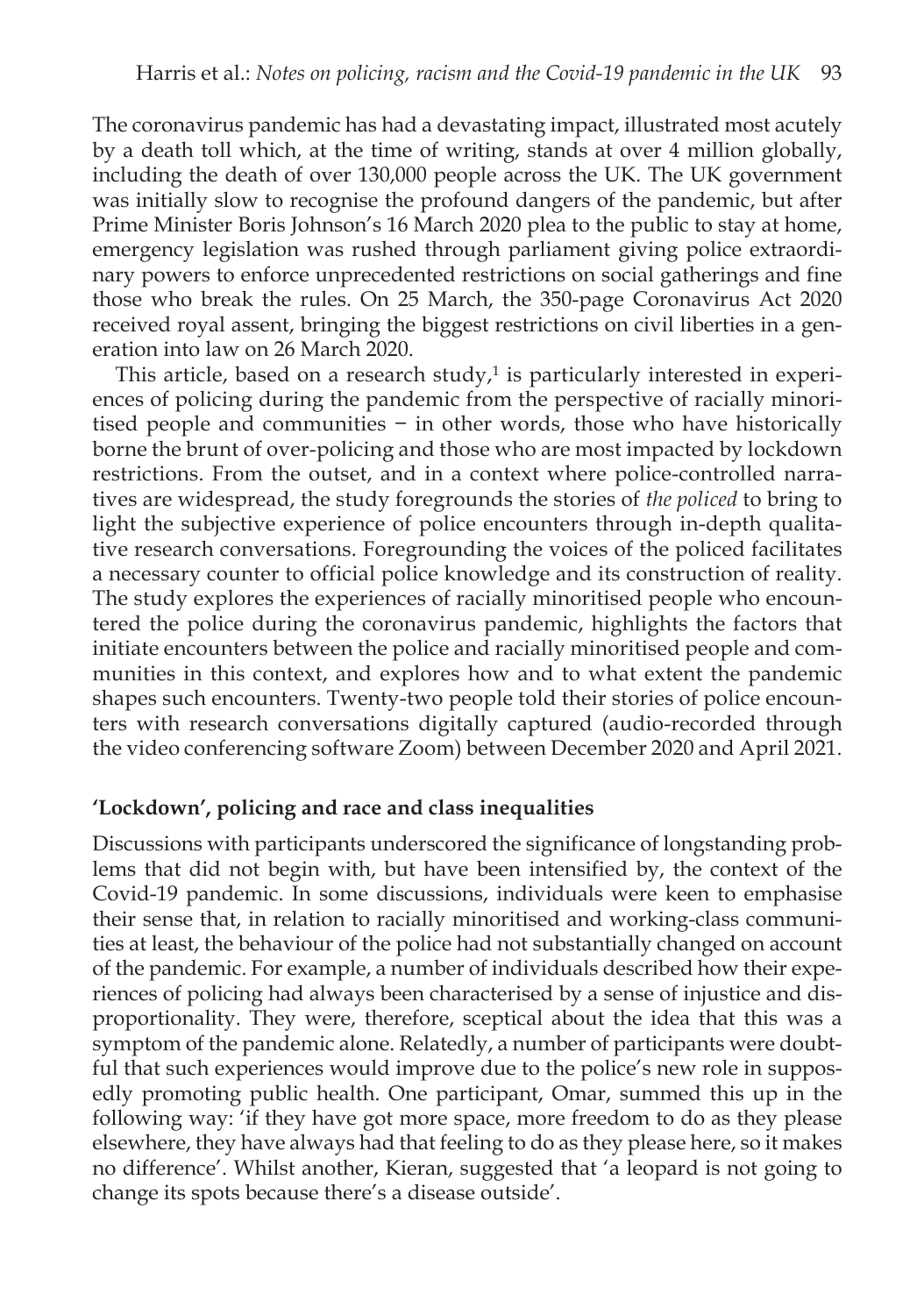More generally, participants' accounts of their historical experiences with policing – whether as individuals or as part of a wider community – pointed to the legacies and intergenerational trauma of racist police violence. Kalifa recounted how during the first period of lockdown in 2020, a police officer had arrested one of her relatives who was dropping off food for elderly family members. During the incident, the officer had been physically violent towards Kalifa and her son, and other members of the community had been arrested and pepper-sprayed. Earlier on in the interview, however, and talking more broadly than the specific pandemic context, she described the racism of particular police officers as 'like a rage [which] comes out in them when they see Black people'. And importantly, she recognised this 'rage' as having a long history:

*And don't forget, this isn't recently, this is a long history you know. I have a godfather, who's an old community activist . . . and we remember in the riots in the 80s and he was beaten so badly that [because of his specific injuries] he wears glasses till this day . . . we've already got a long history of racial abuse from the police in our Black community anyway*.

The vast majority of participants felt strongly that in the context of the pandemic, forms of racist over-policing had been exacerbated. Individuals described how long periods of lockdown and unprecedented restrictions on movement resulted in fewer people being out in public places. Police were said to be 'bored', with less to do, and therefore more likely to target those who were out of their homes participating in everyday activities. For example, Kalifa went on to explain her sense that the incident was partly made possible by the broader circumstances of the pandemic:

*I think if Covid wasn't here, it wouldn't have happened, because I think that that officer and those officers would have been busy doing other things, because shops were open, communities were open, they wouldn't have time to just drive round [our avenue], almost looking*.

Yet she was also keen to emphasise that the personal and social consequences of life under 'lockdown' intersected with and exacerbated pre-existing forms of police racism:

*Everything is heightened more, isn't it, your pressures, your habits, your edges, things that normally would distress you and worry you is going to be heightened now in Covid. But on the other hand, it's almost giving like a golden ticket to kind of go out there in Black communities and just ridicule us*. . .

Whilst crime rates dropped significantly in the early months of the pandemic, use of force against members of the public increased, and this was racially disproportionate across a number of forces.2 Pointing to the impact of wider social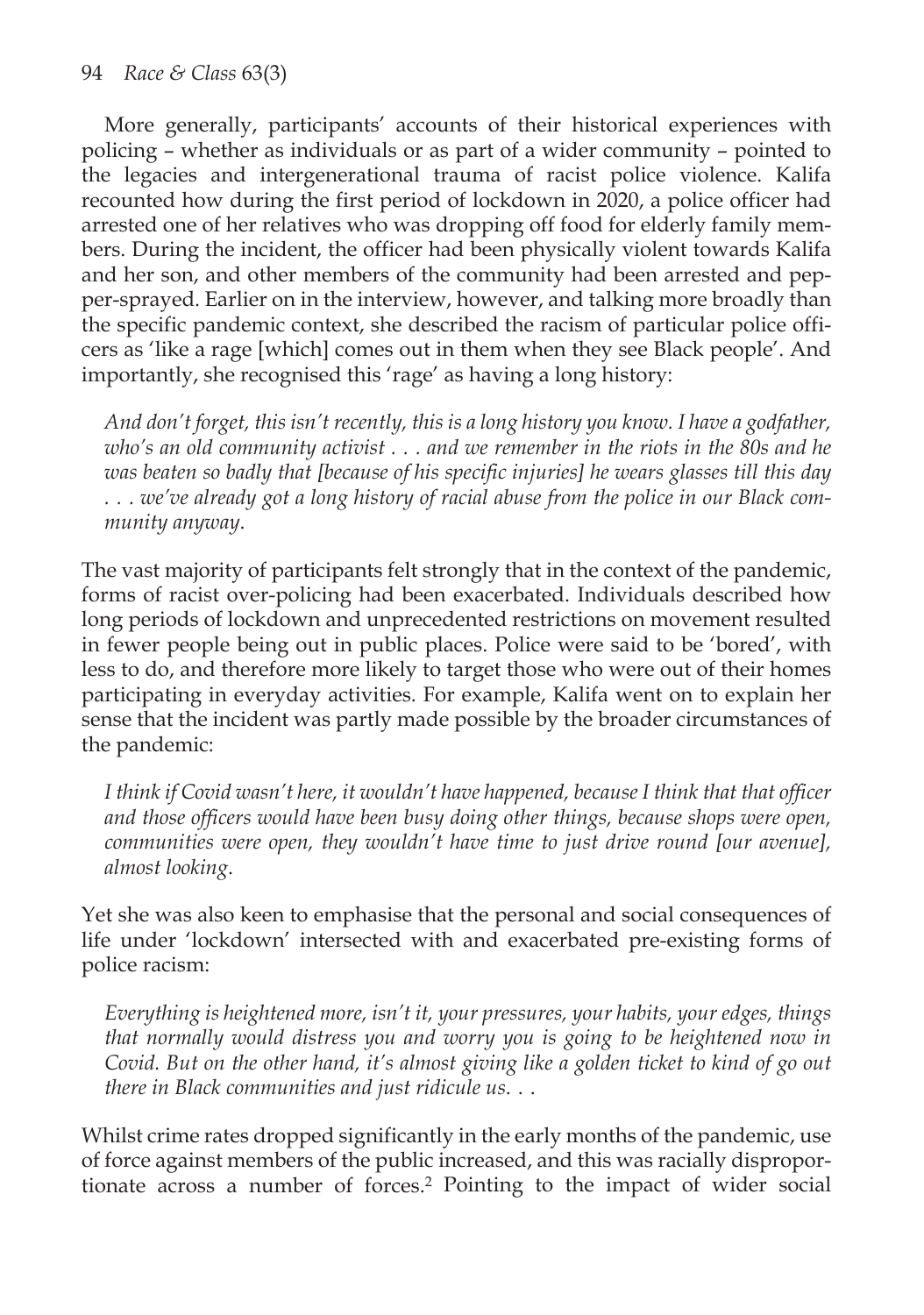conditions, individuals we spoke to also recognised that those more likely to be out in public during periods of heightened restrictions were those already most vulnerable to being targeted by police. As Cade observed:

*With coronavirus, first of all, there was a lot of silencing of noise, people aren't going to work, people are staying at home. So, those that are still going to be out, those that, the ones who I like to call, who are the oppressed, those that are bearing the brunt of the oppression in this system, those that, if they don't go out and do what they've got to do, they can't eat. Those that can't go home because their parents are abusive, like, those are the ones that build a family out here on the roads are the ones that are going to be outside. So, the ones that are going to be targeted by the police more . . . where we have a heavier police presence, less presence of everyone else, all that attention is going to fall on their shoulders*.

#### **New police powers and racialised policing**

In addition to this broader context, however, have been the unprecedented powers granted to police via the Health Protection (Coronavirus) Regulations and the Coronavirus  $\text{Act}^3$  and many of those we spoke to expressed serious concerns about these new police powers. There was a general consensus that Coronavirus and associated police powers have further enabled the police in stopping and harassing racially minoritised individuals in public places:

*Even though you do get stopped a lot, it's just now they feel like, oh, we can now, because we can say it's down to Covid, and that's what's really sticking like right there, it's like, I can drive out to the shop now, you know, I could go to, for example, McDonald's, and it's like, why are you out of your house?* (Kyle)

*I think it decreased the culpability because I think, within that time period, they were allowed to stop people without giving them any real reason . . . so, it just became a tool rather than you lot trying to protect public safety or whatever.* (Kieran)

One individual with extensive experience working with young people in the context of policing described the granting of such unprecedented powers as a 'mad dystopia':

*The gangs' unit that was operating in this area, a lot of them are volunteers, a lot of them are, yeah, they are from the special constabulary. So, we're living in a context where there are part-time officers that have day jobs and think they're doing well for the country, and they're coming here terrorising our communities, not knowing what people's rights are, not knowing what the law is, not knowing what they're doing. . . . but you've given the same group of officers even more power to now, not just stop people if they suspect them, but to stop people if they want to, to find out, why are you out? So this, it's a mad dystopia . . .* (Cade)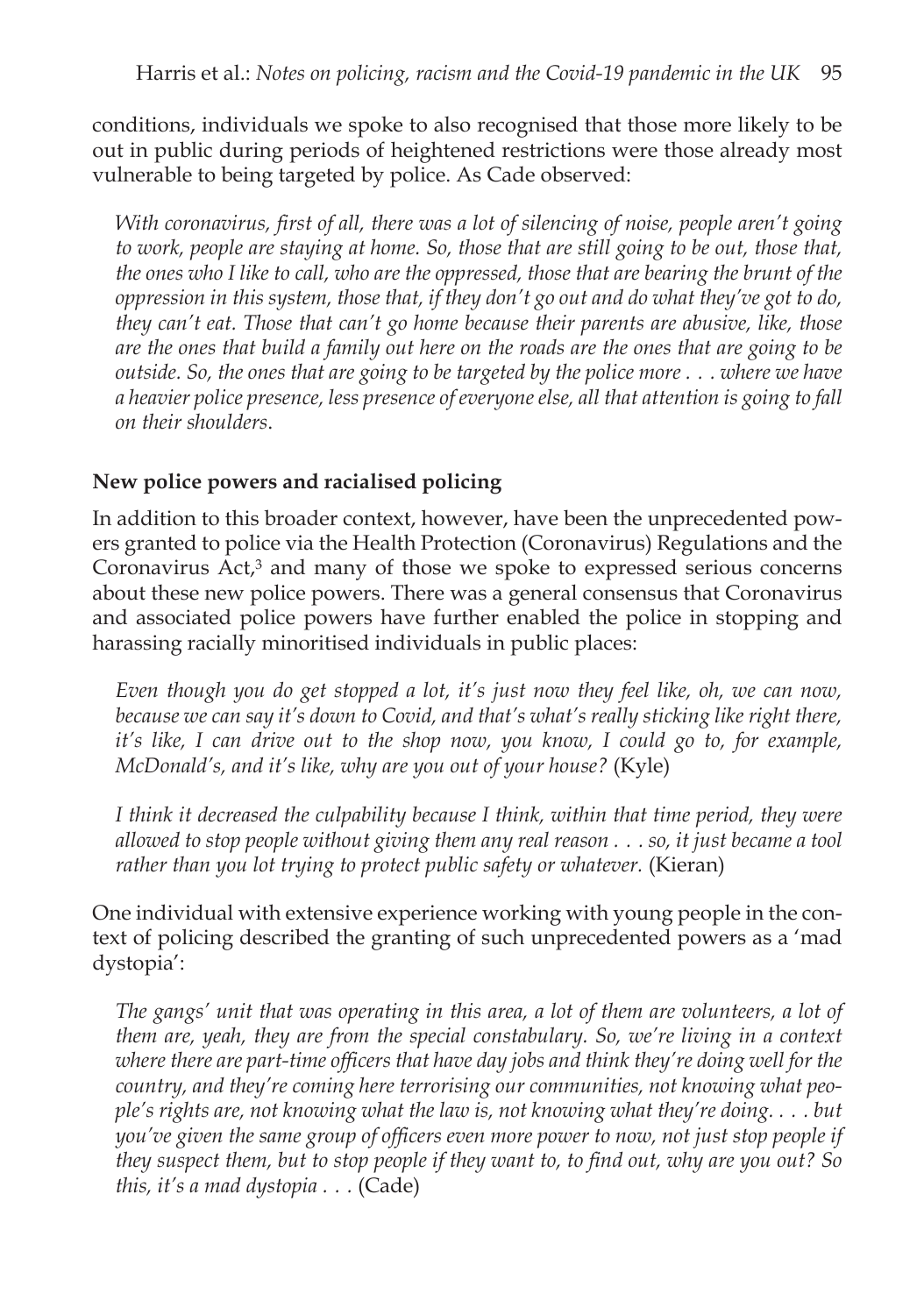Accounts given by participants suggest that − regardless of whether new police powers were actually used during specific encounters with police − the creep of policing into everyday life has increased even further in the context of the pandemic.

Several individuals did, however, describe how new police powers were invoked during their own encounters with the police over the course of the pandemic. Significantly, we heard multiple accounts which suggested that police were invoking or using Coronavirus regulations imprecisely and inconsistently. One account in particular highlights the ways in which Coronavirus regulations have been used in conjunction with other forms of over-policing to further target racially minoritised individuals. Cade, quoted above, was called out to the scene of an unlawful arrest of a young person they were supporting in a professional role. Cade describes how it was the young person's birthday, and the young person, along with two friends, had decided to visit their late friend's grave at a local cemetery. Whilst there, they were accosted by TSG (Territorial Support Group) police who accused them of possession of cannabis and violently arrested the young person in question. The participant, after arriving at the scene to offer support to the young person, was initially questioned under Coronavirus regulations and then arrested for an alleged road traffic offence, and held in the back of a police van in close proximity to four other officers. After police had found no evidence of a traffic offence, Cade describes how officers once again changed tack to fine him under Coronavirus regulations. A strikingly similar account came from another participant who described how a police stop predicated on possession of drugs was quickly replaced − and the stop justified − with a nod to Coronavirus regulation.

In such accounts, the invocation or actual use of new police powers were combined with other more traditional justifications for a police stop which have been shown to be heavily racialised, such as possession of drugs or intent to supply.4 These racialised forms of policing are predicated on stereotypes of racially minoritised people, and particularly Black people, as drug dealers and users. In such encounters, it seems that the context of Covid provides an easy entry point to pursue longer standing forms of racialised policing, or indeed an easy alternative justification for a stop when more traditional methods fail to yield results. Thus, the policing of the pandemic has overlapped with existing policing patterns, structural conditions, and racial stereotypes which draw on myths of Black criminality (which, as they morph from the spectre of the drug dealer to the virus spreader, demonstrate the elasticity of racism).

Perhaps just as important is the sense that these new police powers further exacerbate and enable the policing of 'the everyday' for racially minoritised communities, including the encroachment of policing into those intimate spaces (a graveside) and moments (a birthday) normally considered sacrosanct. Indeed, Cade whom we hear from just above, was keen to emphasise these 'layers' of police violence when describing the arrest of the young person: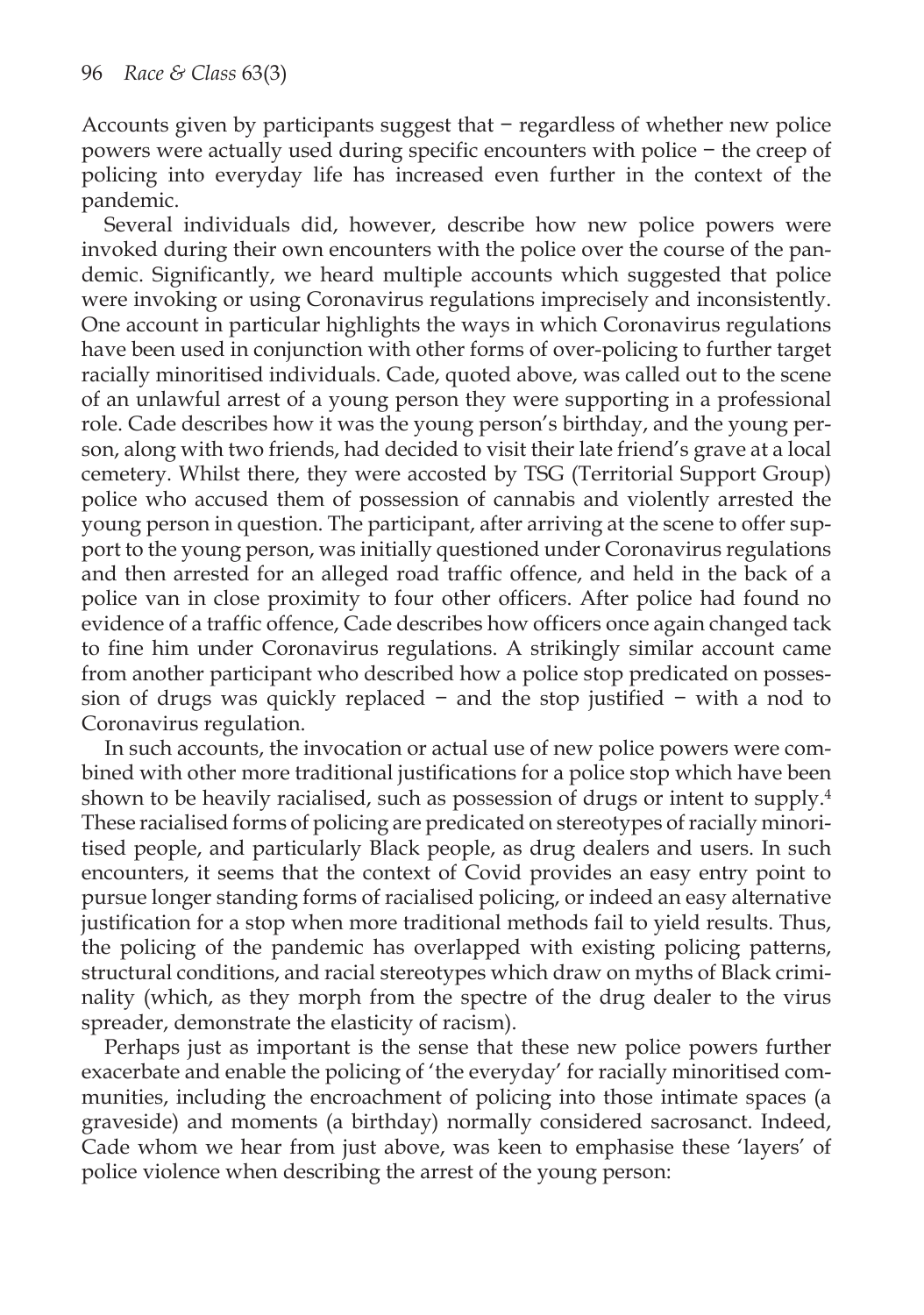*Then, he called me, it must have been 2:30pm, something like that. I get a call and it's, like, yo, . . . He's getting arrested, we don't know what for, the police are moving violent. And in the background, all I can hear is him screaming, like, don't touch me, like, I fucking hate you. It's his birthday, bear that in mind, and it's not just that, it's the layers, it's his birthday and he's chosen to spend his birthday at the cemetery with his friend that was killed . . . no one should really have to, no child should have to do that.*

Accounts such as this take us beyond the physical violence of the encounters that many participants described, and underscore the diversity of ways in which police violence and related trauma are experienced. Moreover, these accounts once again demonstrate how the context of the pandemic interacts with pre-existing patterns of racialised policing to place racially minoritised people at further risk of police harm and psychological trauma.

#### **Police contact, Covid-19 risk and related trauma**

A key concern amongst participants pertained to police conduct in relation to health and safety, and specifically the risk of police officers transmitting coronavirus to members of the public. Several participants in this study recalled police encounters in which they felt the police had put them at undue risk with regard to the virus, and described how this was a source of stress and trauma. The recollection of these encounters casts serious doubt upon the extent to which the policing of the pandemic can be considered to be in the interests of public health. In addition to fundamental questions about the non-necessity of many police encounters, participants raised specific concerns about police failures to maintain social distancing of two metres, and failures to wear face coverings or masks. Describing an incident in which he and a friend had been subject to 'an aggressive stop' whilst driving, Kieran recalled thinking, 'you haven't got a mask on; this isn't social distance'. When asked whether officers were wearing masks or PPE, another participant, Sean, responded, 'none of them. None of them at all. That's a breach in itself at this time'. As another participant noted, 'you're not wearing any mask. It's like one rule for you, one rule for us'. Whilst this is significant in its own right, it is also worth noting that such police conduct also contradicts the position outlined by the Police Federation as early as April 2020,<sup>5</sup> and reiterated on several occasions.

### **Policing protest**

The Black Lives Matter (BLM) protests of 2020 were a high-profile site in which police failures were visible with regard to social distancing and other Covid safety measures. Hafsa, a legal observer commented that: 'at BLM last year, we noticed that the police weren't wearing PPE at all. They weren't wearing masks.' Similarly, in a statement published as part of Netpol's research on the BLM protests, a protester noted the following: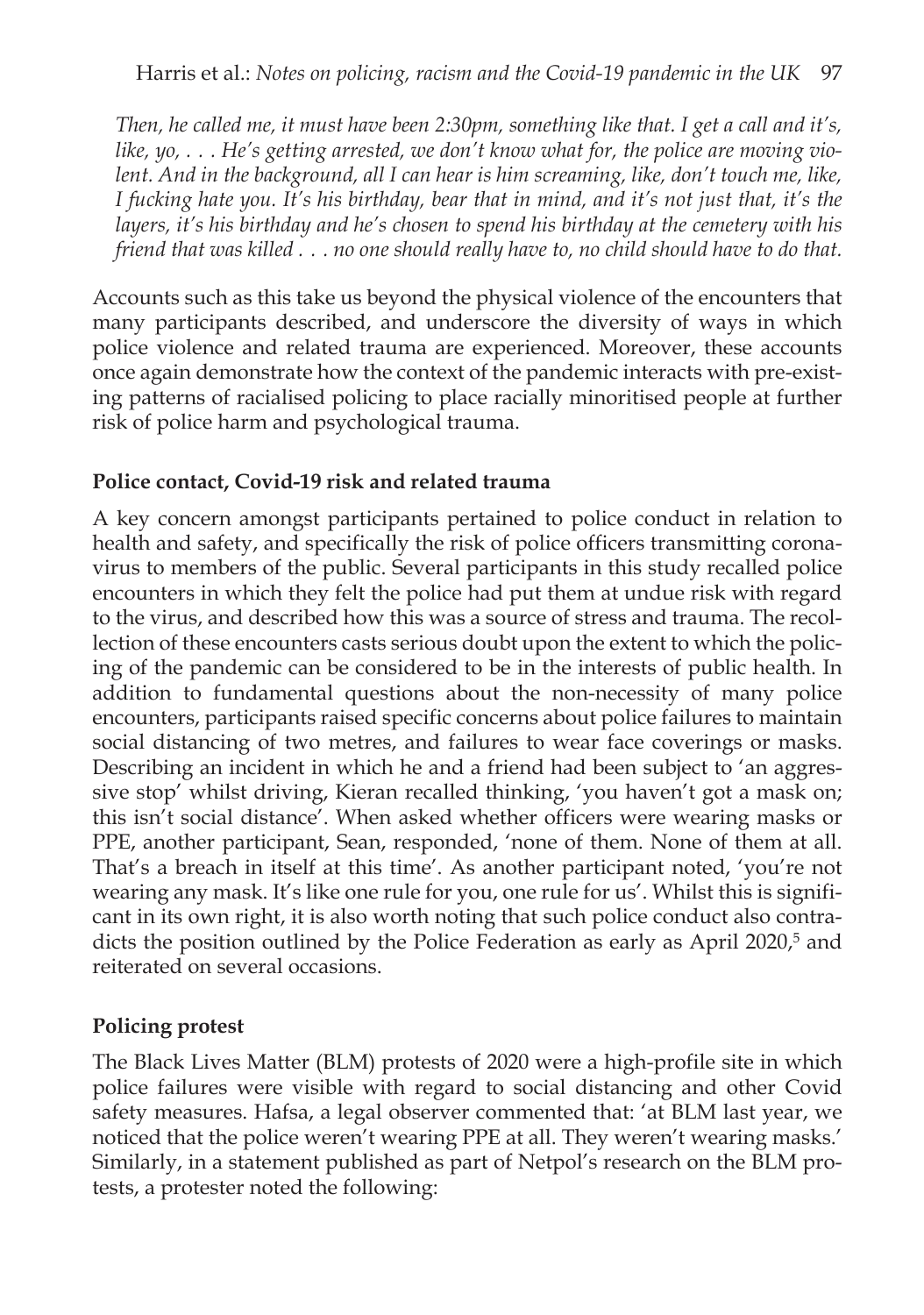Consistently, cops refused to remain two metres away from members of the protest who were trying to observe social distancing. Cops without masks or protective personal equipment approached every single person on that protest and entered into their space, even when requested not to, in order to inform them that they were breaching current COVID-19 legislation.<sup>6</sup>

The report also included testimonies from legal observers and other protesters. Some of these testimonies noted how confrontational policing, which was 'horrible to watch', aggravated the protests and made social distancing incredibly difficult, if not impossible.

The use of kettling,<sup>7</sup> an already controversial police tactic, further undermined any pretence of a public health approach, or at least rendered the health of protesters – and particularly Black protesters − outside of such a conception. Reflecting not only on the 2020 BLM protests, but also on the 2021 'Kill the Bill' protests, Hafsa continued to unpack the contradictions in the apparent public health approach to policing:

*the whole irony of it and the whole illogic of it is the fact that obviously, breach of COVID regs is inherently meant to be a public health response, and it's just completely illogical that for them, a public health response involves sending like 40 to 100 police officers into an area, kettling people, using PAVA spray and then putting loads of people in police stations and in custody where obviously the risk of transmission is going to be higher. . .*

### **(De)escalating encounters**

Many participants were concerned about the dangers of police encounters escalating into more serious incidents. It was felt that escalated police encounters increase the risk posed to the safety and wellbeing of those who are subject to policing. Several participants recalled encounters in which police officers took combative and confrontational approaches, seeming to escalate rather than deescalate interactions. 'It feels a really strange thing to say, that the police literally just want to escalate the situation and the person', noted Fola. Sean shared this view, noting that the police can be 'quite provocative. . . they're antagonistic in their approaches.' Others recalled the police 'F-ing and blinding', and provoking those they were interacting with. Kieran's encounter highlights some of these issues:

*And then, with all of them trying to give us that reason, an officer has like come next to me and he said, I want to search you now. And, before anything, like in that process of him saying that, he's already put his hand in my pocket. I haven't agreed to being searched or anything, so I grabbed his hand and then he started panicking, he's like . . . he pulled out his handcuffs and he's like, 'assaulting a police officer da, da, di, da, if you don't give me your hands to handcuff you I'm gonna arrest you'. So, I'm like, cool,*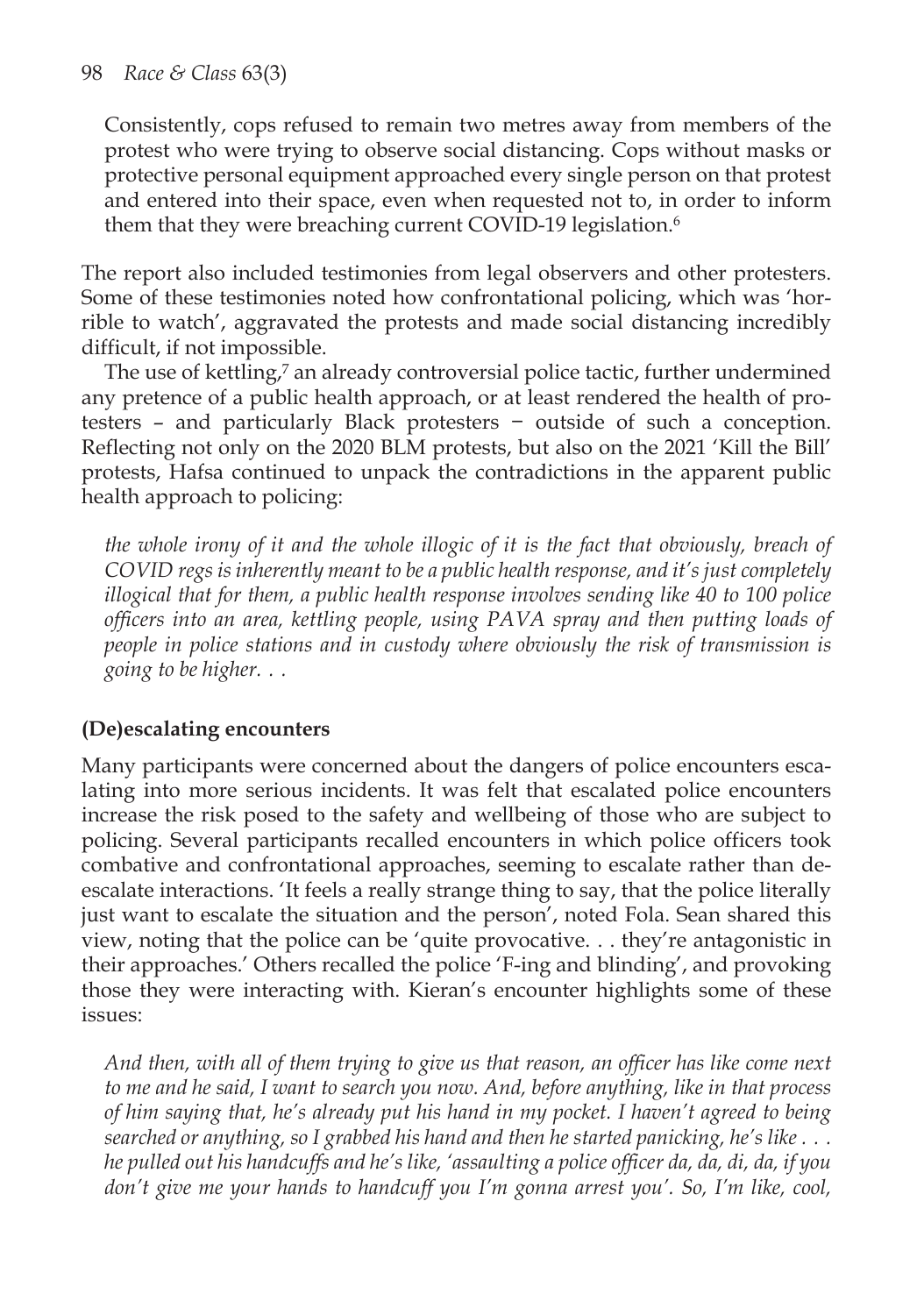*whatever. Do your thing because now you've escalated it to the point of you want to arrest me and I know how it is, from he's already getting irate, two or three of his colleagues have come over to kind of back him up, you know what I'm saying. And they're not going to listen to me in that moment*.

Fola's reflections are illustrative of police failures:

*They're trained in de-escalation apparently . . . like you don't de-escalate, you just bring more violence and harm. You drag [the] community across the floor, you're dragging young people, you're punching young people. Like what are you doing?*

In the context of aggressive and escalatory policing, such as that highlighted by Fola, many participants spoke of a burden to de-escalate police encounters:

*you have to de-escalate. And it's just mad because you can't. Like, you have no tools to de-escalate when a person just assumes they are right.* (Kieran)

What is striking here is that the responsibility to de-escalate seems to often fall on the policed, rather than the police. Kieran continued to explain what can be required to de-escalate a police encounter:

*If you let the police roll you over . . . then your situation [with] the police can go very calm because they'll put their hands on you and they'll violate you and whatever. Like, you won't react. But if you react it's an accelerant . . . you can't even talk to them with sense because then they see it as an aggravating factor.*

As these accounts and others make clear, there is much at stake (most notably safety and wellbeing) when the policed carry the burden to manage and de-escalate police encounters. Kieran highlighted this further, arguing that 'some people are going to frequently have that interaction where they have to become a lawyer, they have to become the hostage negotiator'. At the same time, he points out, 'they still have to just be themselves, the hostage . . . Essentially that's what you are, you know, and if you amplify it in a certain way, you'll be a real hostage because they'll put you in a cell'. In a similar vein, Patrice suggested that those subject to policing have to be:

*not like a therapist but like you've got to analyse the situation . . . you've got to look at it and think, what is the best solution and how do I react in this situation to do it. Some people ain't going to be able to articulate it correctly which is going to be . . . cause maybe confusion.*

Discussions with participants about navigating police encounters revealed an acute awareness of who might be particularly vulnerable to police violence, and who might occupy particular positions which would allow them to more successfully de-escalate situations and therefore reduce the risk of harm. This had a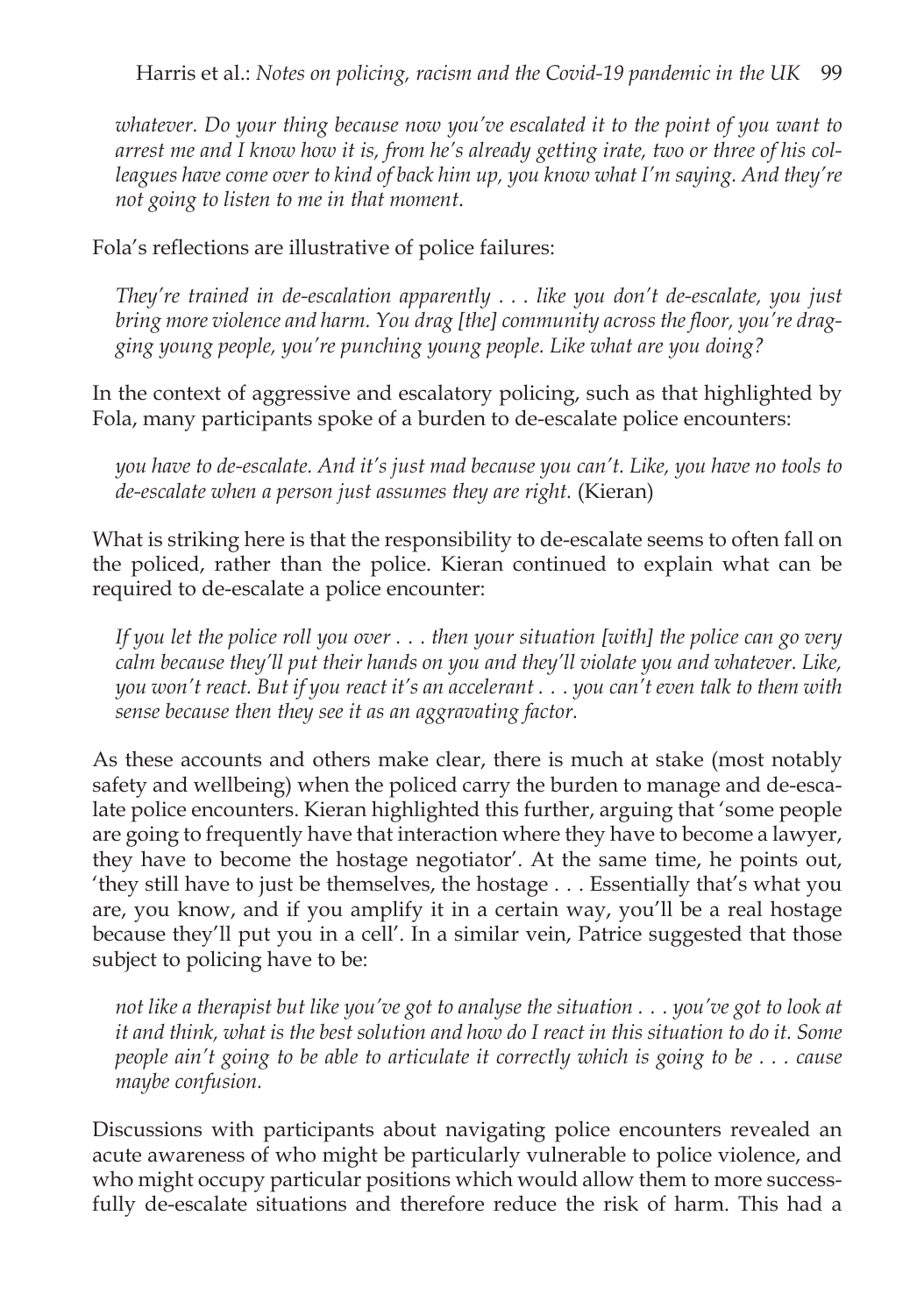distinct gendered and generational dimension to it, and accounts from mothers were particularly revealing in this regard, with a number of participants who were mothers underscoring their fear in relation to the vulnerability of their Black sons. For instance, Clara reflected on what might have happened had one of her sons (instead of her) been wrongly accused of stealing a car:

*If this was my 20-year-old son or my 16-year-old son that that man said tried to steal his car, what could have happened? Anything could have happened, anything from them being brought into the criminal justice system to them being harmed, a number of things could have happened just by them not having that same ability to articulate themselves and not having the profile that I have to be able to turn things around.*

#### Sean contrasted his own skills in self-presentation with those of young people today:

*It's discouraging, . . . because I look back at my situation . . . with the police, right? And I say to myself, I know how to articulate myself in a manner that's going to get my voice heard. Some of the conversations that I have with these young people today, just even their conversation starters; and I'm like, yo, how are you starting a conversation like that, and how are you speaking to people in that manner? Even from young, like, I knew how to articulate myself, I knew when it was appropriate to have a road language and terminology and use, but if I'm in a formal setting or I'm around the family and whatever else my whole demeanour is the same, but how I'm speaking and how I'm articulating myself is totally different.*

He then goes on to reflect on the ways in which, in his own encounter with police during the pandemic (which involved a violent police stop), he 'almost lost' himself:

*I said to myself, I'm actually acting like I don't know how to conduct myself. But that's no fault of my own, that's [because of the] circumstances that I'm in, that I'm getting irritated, that I was getting irritated, I'm getting frustrated.*

### **Drawing on professional status**

Against this backdrop, it is perhaps unsurprising that a number of those we spoke to felt compelled to refer to their jobs or professions within their encounters with police. At times this represented an attempt at regaining some control in the moment of the encounter. One example comes from Clara who was out running in her local neighbourhood − a notably white, suburban area − when she was pursued by a male stranger in a van. She fled to a local train station to seek help and, to her disbelief, was told by a police officer that the man who had followed her had accused her of attempting to steal his car. She describes the following, as discussions with the police officer became increasingly hostile:

*He asked me about my job when I was so confident that you can't arrest me. I was like you can't arrest me . . . These are the stages, I said that and he said, what do you do?*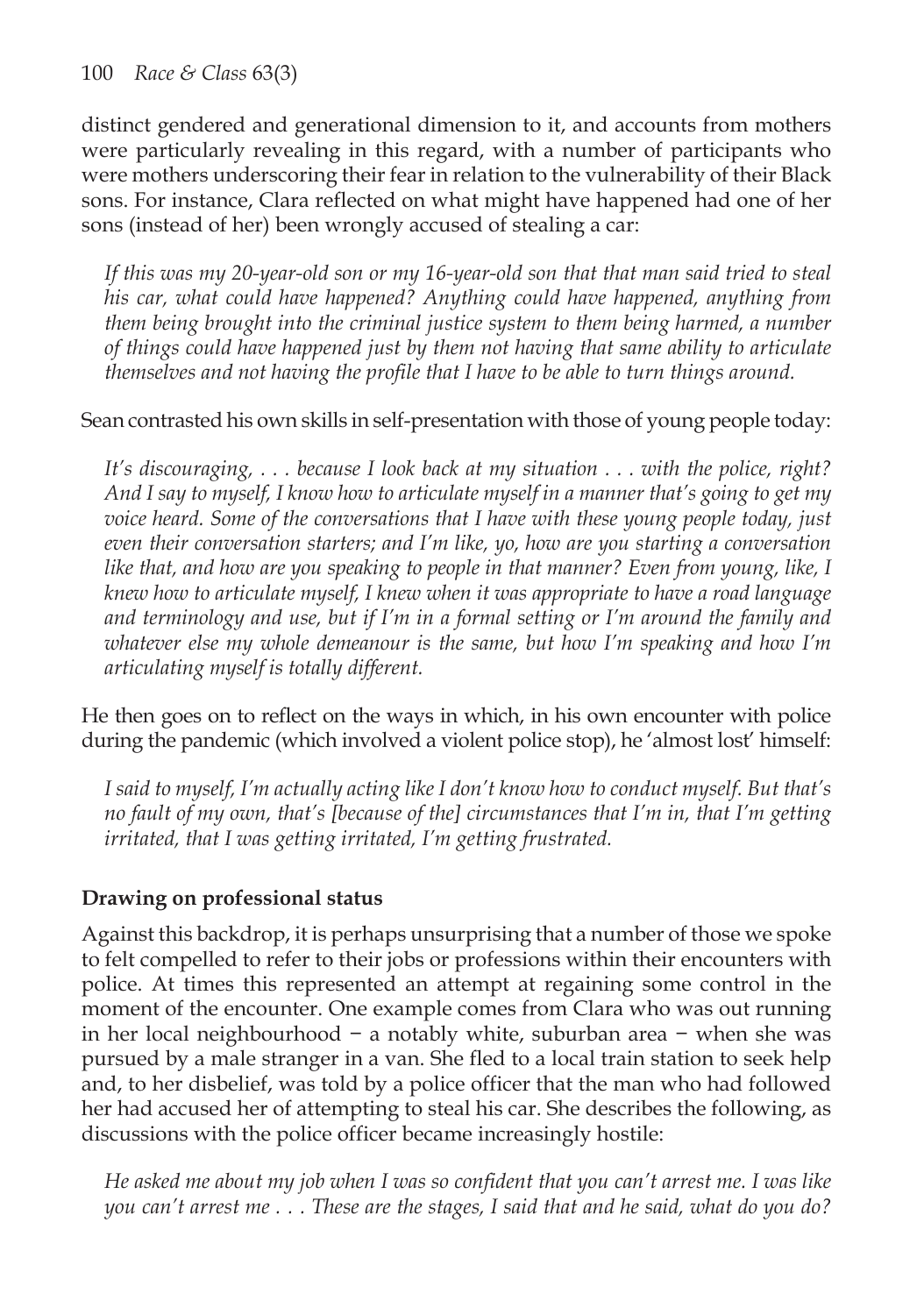Harris et al.: *Notes on policing, racism and the Covid-19 pandemic in the UK* 101

*And I said, I work for the . . . and he then said, oh, well you know, nothing was . . . it was in that moment that I think the situation changed for me. And that was what I needed in a way, cause it gave me some breathing space, you know because I was under attack before that. And I don't know where it's going to go and how it's . . . and it's very hard to control. I'm used to being able to control a situation, obviously, because I'm never on that side of the fence. But when you're on that side of the fence, you can't, I had to use, I had to show how I'm one of you or I'm acceptable, do you know what I mean, in order for it to change. Whereas had it [been] somebody else who may . . . it may not have been able to take that course as quickly as it did.*

Similarly, as the following account from Kalifa suggests, appeals to professional status in the aftermath of a police encounter are seen as a way of taking back some control over the narrative used to justify police behaviour. Claiming a particular status, whether professional or moral, then represents one of various attempts at holding the police to account in an environment where this feels increasingly impossible:

*There's no accountability for his behaviour, it's almost like they turned up and we're some violent, crazy, neurotic family. I mean, it was funny because at the time I was working at [a] monastery, it was – well, just before the lockdown, and my son said to [the police officer's] boss, do you know who my mum is? My mum's an upright citizen, she's a minister, she works at the monastery, and the police officer was dead embarrassed, but I was like that to [my son], shh, because I thought, it doesn't matter who I am, whether I've got 20 titles or whether I'm a local grassroots . . . it doesn't matter really. But I could see where [my son] was coming from, but to me it was irrelevant*.

#### **Conclusion**

For communities concerned about the state's increasing reliance on policing, and the effects of institutionally racist policing, there are two pertinent points to raise. The first concerns a need to pay attention to how the punitive conditions accelerated by Covid, and seen as exceptional to Covid, may endure beyond the pandemic. The second issue concerns how we develop political imaginaries and alternative infrastructures so that ongoing and future crises, environmental, economic and political, may be responded to differently. That is, how do we build societies that do not place the police and policing at the heart of solutions to social problems? Such a question encourages us to grapple with the demands of the Black Lives Matter mobilisations, including calls to defund and divest from the police.

#### **References**

1 The full report 'A threat to public safety: policing, racism and the Covid-19 pandemic', Institute of Race Relations, 2021, can be consulted here: [https://irr.org.uk/wp-content/](https://irr.org.uk/wp-content/uploads/2021/09/A-threat-to-public-safety-v3.pdf) [uploads/2021/09/A-threat-to-public-safety-v3.pdf](https://irr.org.uk/wp-content/uploads/2021/09/A-threat-to-public-safety-v3.pdf).